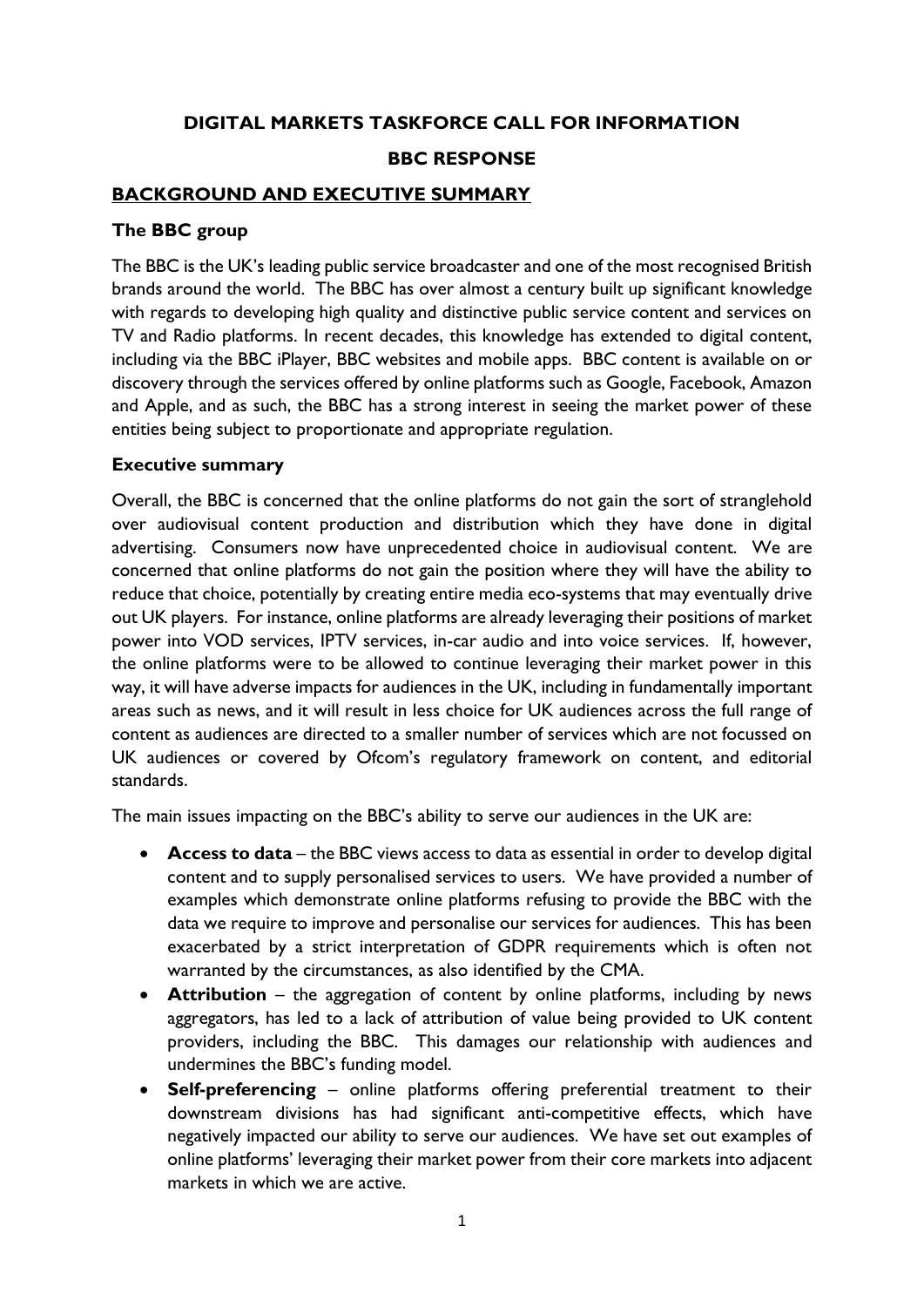In terms of the scope of the new competition approach, the BBC considers that Significant Market Power (SMP) provides a helpful starting point for defining Strategic Market Status (SMS), even if terms such as strategic bottleneck and gateway better characterise the "must have" nature of platforms such as Amazon, Apple, Facebook and Google.SMS should apply to the corporate group as a whole, as this best represents the realities of the business models of these online platforms.

In terms of the remedies to be available to the regulator, we support the idea of a flexible code of practice. This should have inherent objectives which apply across all platforms with SMS, whilst having principles and guidance which can be tailored to the issues raised by each individual platform. This code of practice must also be supplemented by powers for the regulator to implement a wide variety of other potential remedies. In particular, given the issues we have outlined above and in more detail further in this response, we support the idea that the regulator should have the ability to:

- Mandate third party access to data in a way which is compatible with the GDPR and other privacy legislation. This should include data relating to the consumption of the relevant business user's products and services on the platform, as well as relevant contextual data which may be at a more aggregated level. As part of this, the regulator should have the ability to mandate more transparency on what data a platform holds, to the extent it is necessary to go beyond the provisions on data transparency in the Platform to Business Regulation.
- Mandate interoperability, so as to ensure that SMS platforms are obliged to offer their data in a uniform exchange format (as per the CMA's Open Banking remedy).
- Impose remedies to address default installations of online platforms' apps/services on devices. This could include options such as choice screens as well as various prohibitions on anti-competitive pre-installation of services.

The new regulator should have robust powers to investigate companies with SMS and to order them to comply with the code of practice and other remedies. The nature of the issues which the regime covers, which are not purely to do with competition e.g. data protection issues referred to above, means that the regulator will need to be under a duty to consult closely with other regulators in the UK e.g. the ICO. Given the global reach of the online platforms, it is also vital that UK authorities co-operate with their international counterparts and that co-operation mechanisms are built into the regulatory regime from the start.

Finally, the ex-ante regulation of platforms must avoid duplicative regulation of entities such as the BBC, which are already subject to regulation. Ofcom is, and should remain the primary regulator for the audiovisual sector. To this end, we agree with the importance which the CMA has attached to ensuring that the regulator co-ordinates and shares information with other UK regulators.

We are happy to discuss any of the issues raised in this response, as the CMA wishes.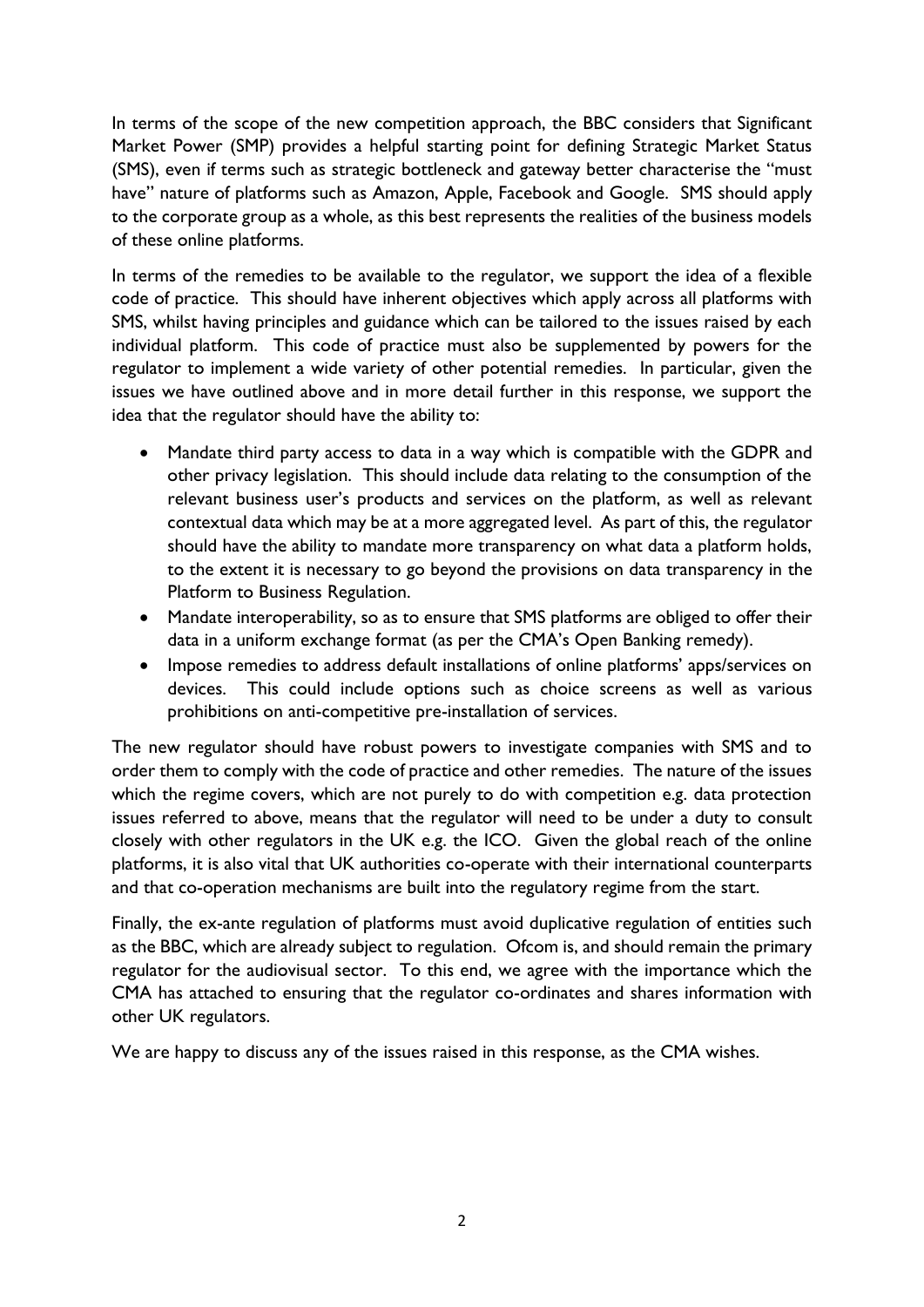# **SCOPE OF A NEW APPROACH**

**1. What are the appropriate criteria to use when assessing whether a firm has Strategic Market Status (SMS) and why? In particular:** 

- **The Furman Review refers to 'significant market power,' 'strategic bottleneck', 'gateway', 'relative market power' and 'economic dependence':**
	- o **How should these terms be interpreted?**
	- o **How do they relate to each other?**
	- o **What role, if any, should each concept play in the SMS criteria?**
- **Which, if any, existing or proposed legal and regulatory regimes, such as the significant market power regime in telecoms,58 could be used as a starting point for these criteria?**
- **What evidence could be used when assessing whether the criteria have been met?**

The threshold for the application of the new regulatory regime is the critical question in our view.

## *Significant market power (SMP)*

The BBC considers that SMS should be reserved for firms that not only have a significant degree of market power, but can also demonstrably have a significant adverse impact on fair and effective competition. Any regime should provide a high level of legal certainty, both to the entities which are subject to the regime and those who benefit from it (whilst accepting that there is a degree of legal uncertainty at the beginning of any new regulatory regime, since by definition it has not been tested). In this respect the concept of relative market power is not necessarily helpful, as most business relationships will involve disparities in market position. It therefore lacks clarity. The other descriptors are more targeted on the issues reported.

SMP is a well understood concept in telecoms regulation. The telecoms regime may form a useful starting point, for example as regards the concept of dominance from competition law which forms the basis for SMP under the updated telecoms regime.<sup>1</sup> Given the issues which arise from online platforms leveraging their market power into other markets in which they may not yet be dominant, it is helpful that under the telecoms regime a firm can be found to have SMP in adjacent markets to those in which a firm has SMP. Specifically, under the telecoms regime:

"*Where an undertaking has significant market power on a specific market, it may also be designated as having significant market power on a closely related market, where the links* 

**<sup>.</sup>** <sup>1</sup> Article 63(2) of the European Electronic Communications Code provides that "An undertaking shall be deemed *to have significant market power if, either individually or jointly with others, it enjoys a position equivalent to dominance, namely a position of economic strength affording it the power to behave to an appreciable extent independently of competitors, customers and ultimately consumers.*" This is based on CJEU jurisprudence, e.g. Case 322/81 *Michelin BV v Commission* ECR 3461, para 6.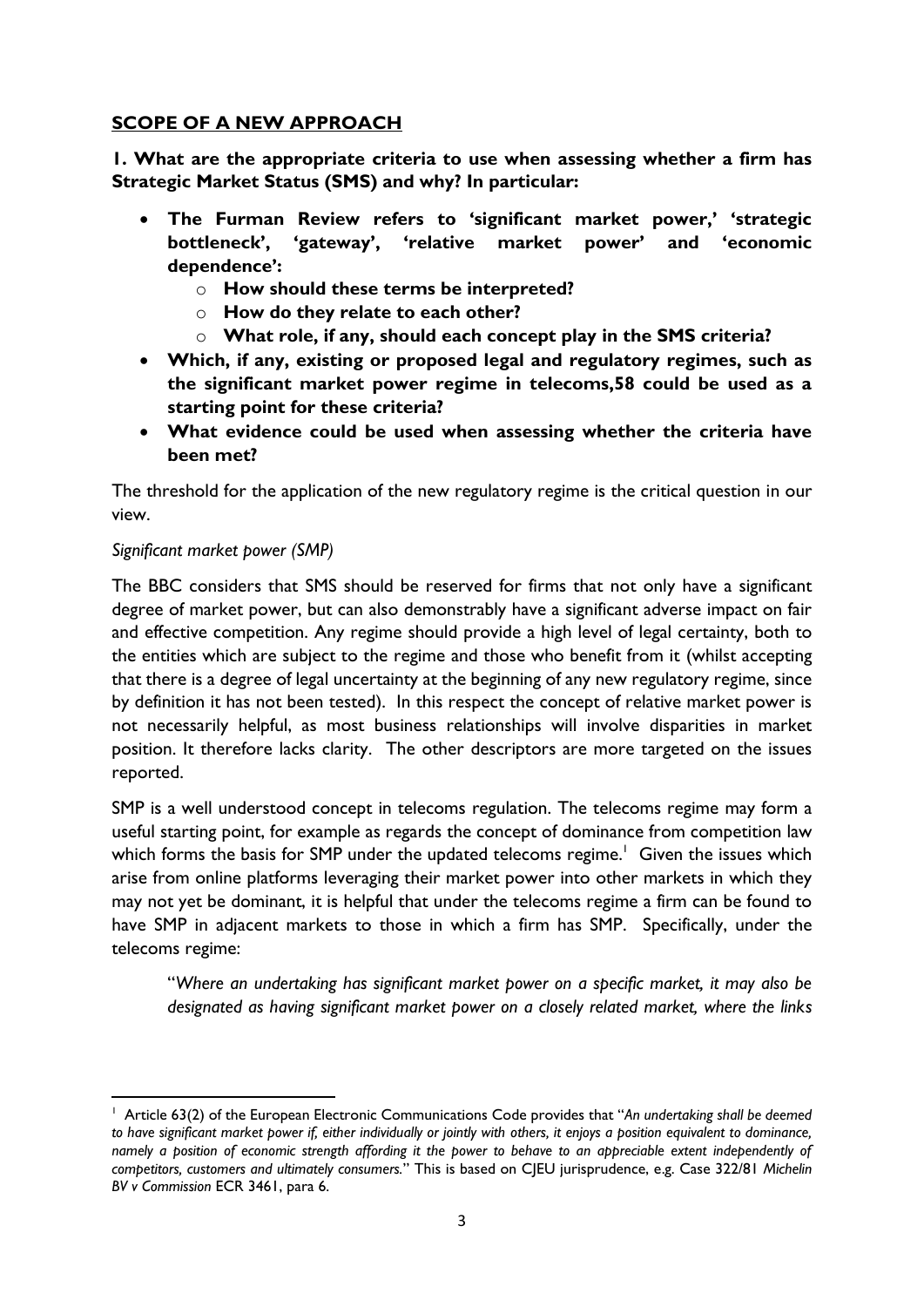*between the two markets allow the market power held on the specific market to be leveraged into the closely related market, thereby strengthening the market power of the undertaking.*" 2

The fact that SMP is assessed from a forward-looking perspective is also helpful, as is the idea that there is no need to demonstrate anti-competitive effects i.e. once SMP has been demonstrated, the regulatory authority must impose at least one of a variety of possible remedies. Remedies under the SMP regime also offer useful precedents and we will point these out in answer to relevant questions below. However, the telecoms regime more widely has obligations which are applicable to all operators, whilst a special regulatory regime applies to operators with SMP. We are not here advocating that requirements should be imposed on all operators in digital markets; rather, the focus is on requirements being imposed on companies with SMS.

More generally, definitions in the telecoms regime will not necessarily read across perfectly into the new digital markets regime. The SMP regime that has evolved is onerous on the regulator to prove SMP ahead of regulating the firm. The SMP regime has the disadvantage that a formal market definition exercise needs to be undertaken to establish SMP in a particular market, whereas the CMA is clear that no market definition exercise needs to be undertaken to establish whether a platform has market power.<sup>3</sup> Such procedural issues and rights of defence should be considered when developing how the criteria are applied. There could be a significant period between the regulation being launched and its actually being applied.

#### *Strategic bottlenecks and gateways*

The major online platforms such as Amazon, Apple, Facebook and Google act as strategic bottlenecks or gateways. From the perspective of consumers and audiences, they are "must have" platforms.<sup>4</sup> In turn, businesses are obliged to use these platforms if their businesses are to be successful in reaching the substantial number or unique segment of consumers who use each platform. They are in effect unavoidable trading partners for many businesses, including the BBC.

Concepts of strategic bottleneck, or gateway are likely easier to define and evidence than whether a firm holds SMP. Metrics around the firm's market penetration (on one or more sides of the market) and prevalence of multi-homing or single homing amongst users could be used as a starting point to structure clear tests. This is because, as above, platforms with extremely large or unique userbases are unavoidable trading partners for businesses seeking to reach a certain volume or type of audience. Those metrics need to be applicable across a variety of industries and consistent over time. The industries/platforms we have today may not be the industries/platforms of concern for tomorrow. Faster broadband speeds and the 5G roll out are going to change existing markets and open new ones. For example, in our industry we see developments of IP TV, Voice control and IP in-car services, wherein each of the major platform providers are already making inroads into these nascent markets.

 $2$  Article 63(3) of the European Electronic Communications Code.

<sup>&</sup>lt;sup>3</sup> Market study, para 3.175.

<sup>4</sup> As the CMA concludes about Facebook in its Market Study, para 3.197.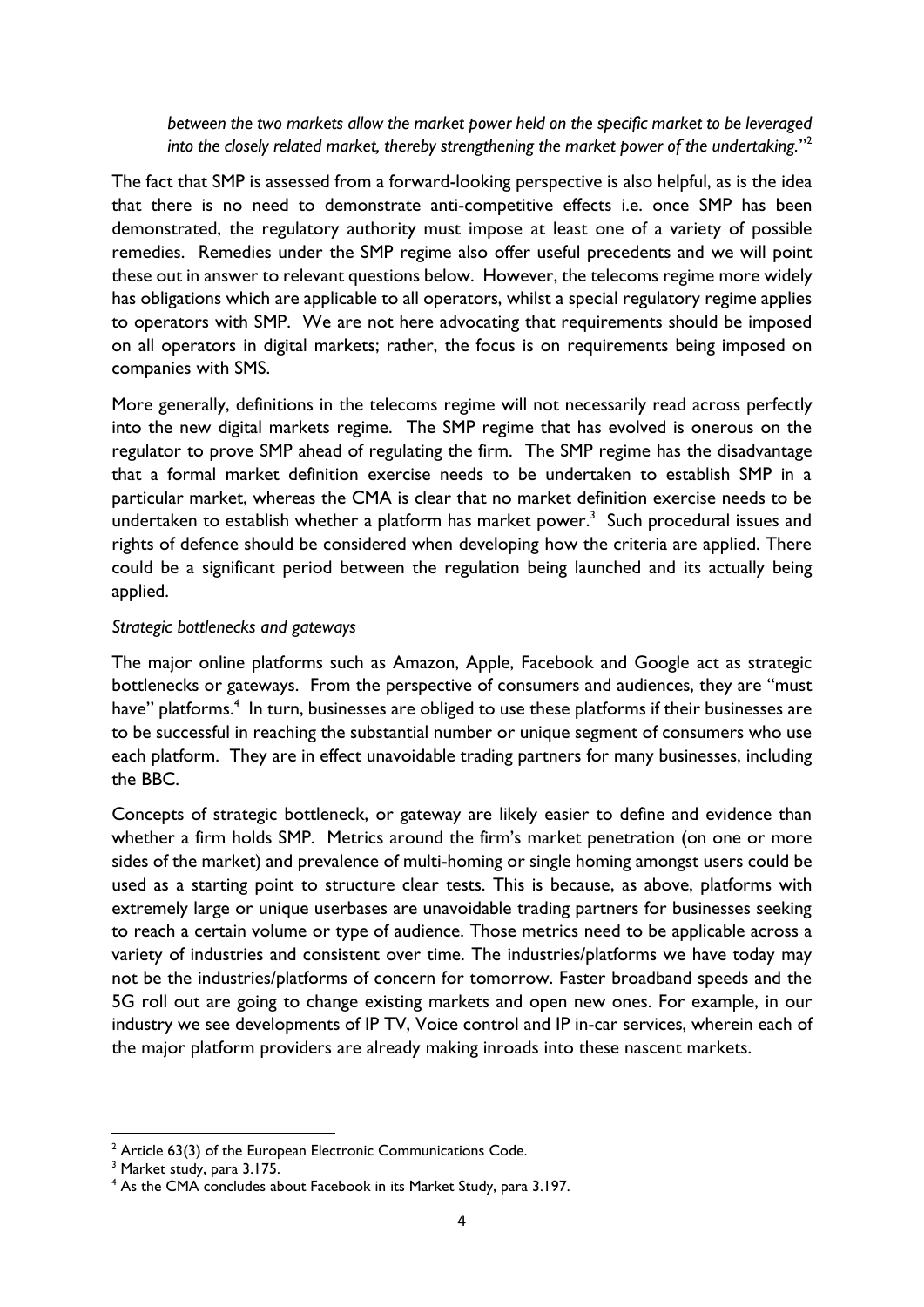**2. What implications should follow when a firm is designated as having SMS? For example:** 

- **Should a SMS designation enable remedies beyond a code of conduct to be deployed?**
- **Should SMS status apply to the corporate group as a whole?**
- **Should the implications of SMS status be confined to a subset of a firm's activities (in line with the market study's recommendation regarding core and adjacent markets)?**

Remedies beyond a code of conduct are essential. Other remedies, as suggested by the CMA in its market study, are required to ensure that market power is dealt with at source.

SMS should apply to the corporate group as a whole, given the incentive and ability of firms with SMS to leverage into adjacent markets in which they may not yet have SMS. This has been recognised by the CMA in its market study, where it also notes that the application of the SMS status to the corporate group as a whole is critical in order to ensure that the regulator will have the ability to require all the information it needs from the corporate group, and to ensure that corporate reorganisations do not undermine the effectiveness of regulation.<sup>5</sup> As stated above, the SMP regime is a useful precedent in this regard, given the assumption that firms with SMP in one market will have SMP in other markets if they have the capability of leveraging their SMP into that market.

Designations of SMS should represent the realities of the business models to which they apply. It is not clear that digital platforms hold business units separate and that the data collected is siloed within these units. Instead we see that data is collected and shared across the suite of services run by the platform, and that multiple services can be offered to end-users in the form of a bundle. As above, applying the code of practice to only a subset of a corporate's activities may result in regulatory arbitrage where activities are moved out of the regulated entities. Ultimately, setting restrictions at the group corporate level makes more sense as the behaviour of firms with SMS in a core market can set trends in adjacent markets.

For example, a finding that Amazon has SMS in e-commerce alone would neglect the fact that Amazon bundles its video-on-demand services with its marketplace subscriptions, and the fact that Amazon pools its data from both services to enhance its recommendation technology. Therefore, Amazon's SMS status in e-commerce has implications for competition in video-ondemand. A similar example could be made of Amazon's development of devices.

# **3. What should be the scope of a new pro-competition approach, in terms of the activities covered? In particular:**

- **What are the criteria that should define which activities fall within the remit of this regime?**
- **Views on the solution outlined by the Furman Review (paragraph 2.13) are welcome.**

We agree with the broad scope of the new pro-competition regime as summarised in paragraph 2.13 of the call for evidence. We consider that trying to define digital markets too

**<sup>.</sup>** <sup>5</sup> Market study, para 7.65.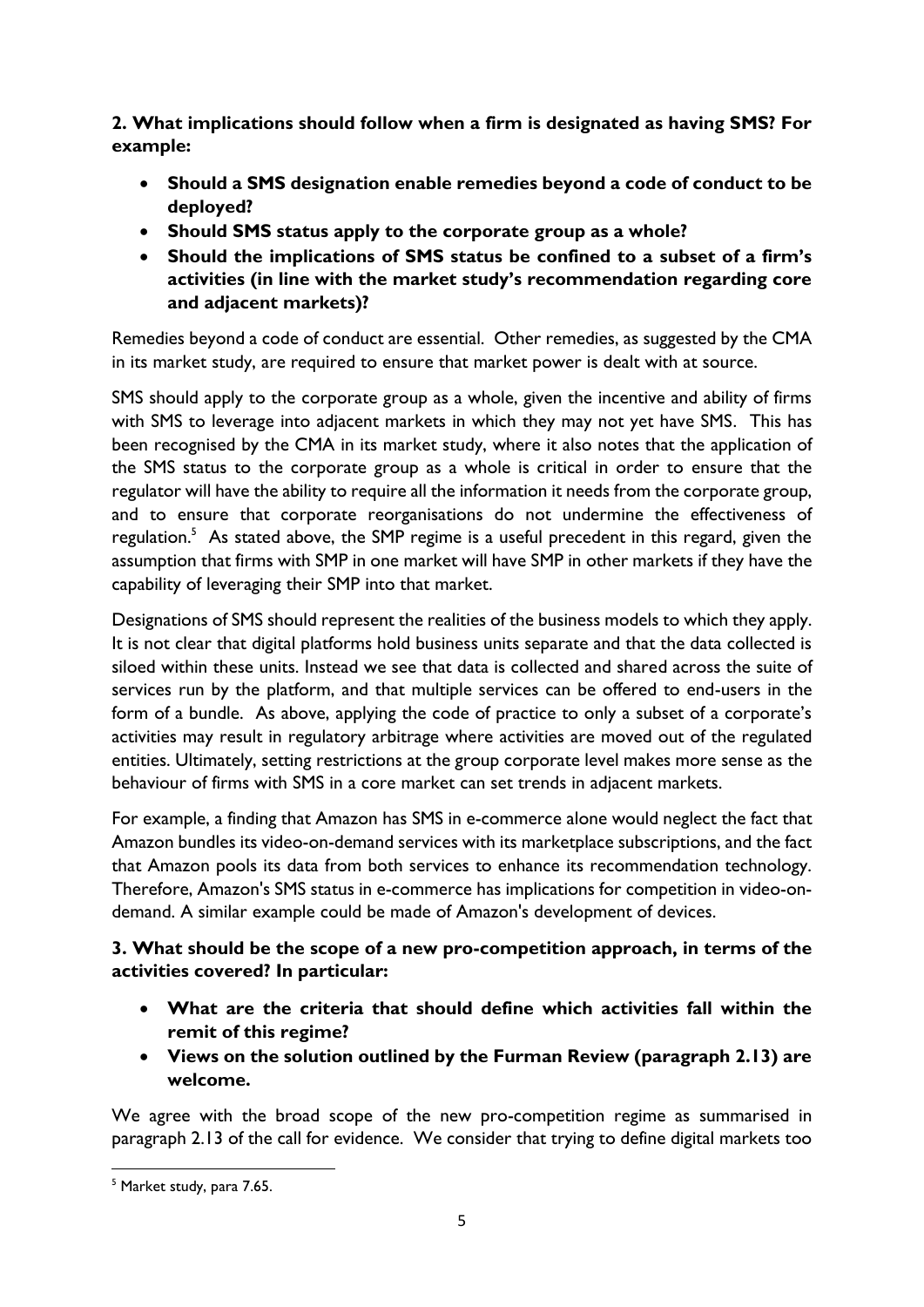narrowly will be challenging, given that so many sectors involve the internet in one way or another. Moreover, it is crucial that the new regulatory regime is future-proofed so as to reduce the need for further primary legislation to keep the regime up to date with the way in which the internet is used. In addition, a narrow definition would be more likely to lead to expensive and time-consuming litigation with companies clearly having SMS arguing that they are outside the scope of the regime.

# **4. What future developments in digital technology or markets are most relevant for the Taskforce's work? Can you provide evidence as to the possible implications of the COVID-19 pandemic for digital markets both in the short and long term?**

Both audio and audio-visual sectors are undergoing a rapid transformation. Music streaming and podcasts are changing the audio market. On-demand services are changing viewing habits away from linear broadcast TV. The changes are happening both in and outside of the home with the deployment of 5G networks set to increase trends to new forms of media consumption for consumers.

Both TV viewing and video on-demand (VOD) services have seen an acceleration in rises in consumption because of the COVID-19 lockdown. VOD services have seen far greater rises in consumption than broadcast TV. We consider it likely that behaviours around on-demand viewing in lockdown will be persistent and will accelerate the trend away from traditional broadcast as the economy reopens. While broadcast is likely to remain strong, IP delivery of audio-visual services is set to become the norm for many audiences. This means that for the audio-visual sector the development and operation of next generation platforms for the delivery of IP TV will become a key feature of competition in the future. Next generation platforms are focused on delivery over IP rather than by broadcast (such as by digital terrestrial television or digital satellite). With IP delivery comes a greater opportunity for audience engagement and data driven insights. Whoever owns these platforms will potentially have significant control over the relationship content producers have with their audience.

In audio, voice assistants on connected devices, such as Google Assistant, Amazon's Alexa and Apple's Siri, create a new level of intermediation. Discovery of content on such devices is more complex than those with a visual interface, as a result we consider that defaults will be stickier. Furthermore, voice assistants provide platforms with the scope to make selections for consumers, without necessarily providing them with a selection of content from which to choose. This in turn could remove control from content providers and give them little understanding about how and why the user is consuming their content. Gaining insight into consumer behaviour on such products will be key for those seeking to develop content and services for this new technology.

In car audio is also changing with infotainment systems becoming smart with more IP integration. Apple and Google already offer a mirroring service between their device and connected cars (Apple Car Play and Android Auto).

Digital Platforms such as Amazon, Apple and Google have already taken strong positions leveraging both hardware and software in Voice. They are in a prime position to enter and set the norms in these nascent markets of next generation TV platforms and car operating systems (which potentially control a wide range of a car's functions from fuel management to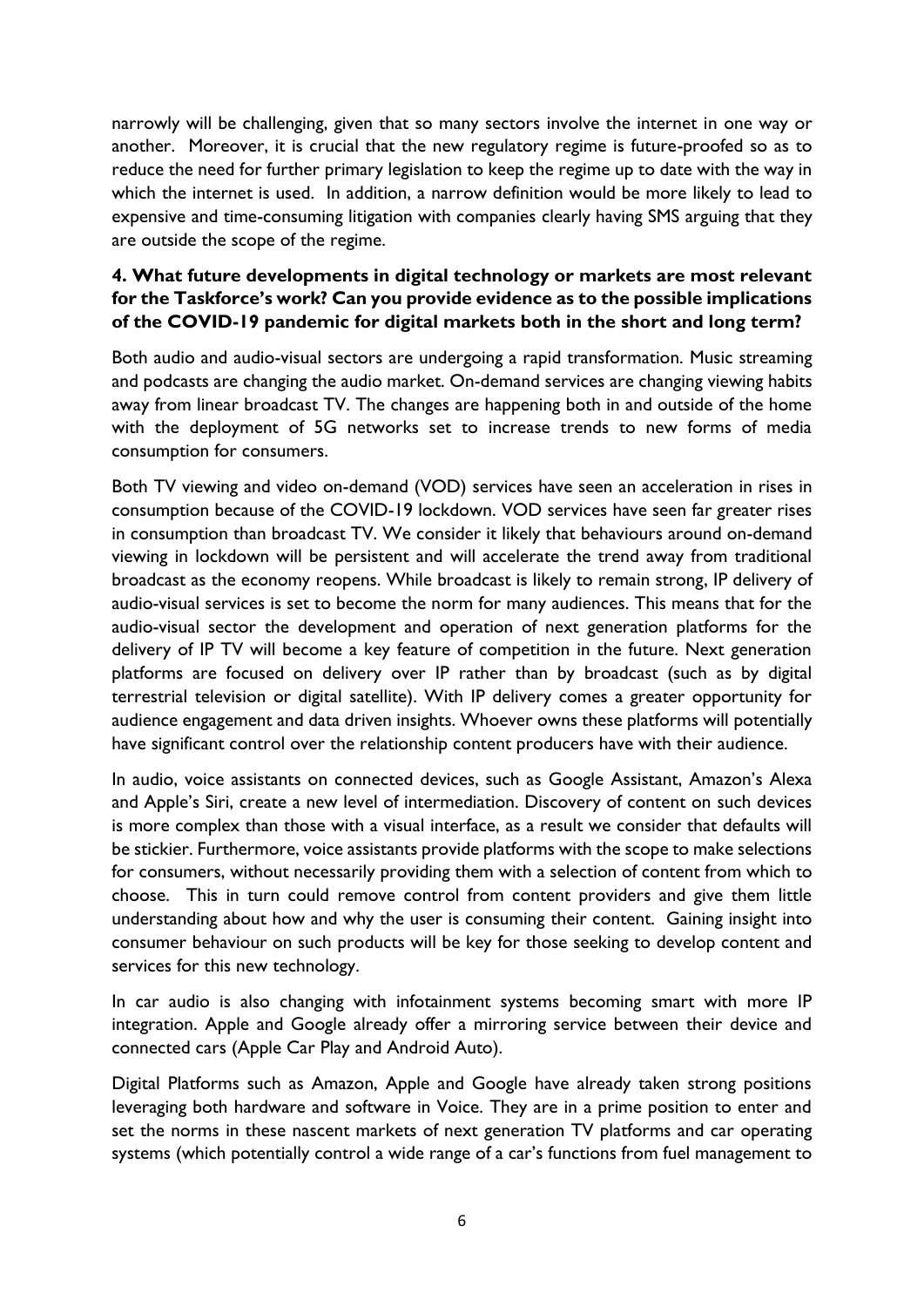navigation to infotainment). Leveraging their position in adjacent content and distribution markets they could quickly gain a bottle neck position in these markets.  $[\mathcal{K}]$ 

# **REMEDIES FOR ADDRESSING HARM**

## **5. What are the anti-competitive effects that can arise from the exercise of market power by digital platforms, in particular those platforms not considered by the market study?**

The BBC considers that the issues highlighted by the CMA in its report also apply across nonad-funded platforms. As is now well established, price is not the only parameter of competition (particularly given that many platforms charge a zero monetary price for their services) and the anti-competitive effects that can arise from the exercise of market power by digital platforms are not restricted to price increases. Importantly, the exercise of market power will often be to prevent rivals from innovating, thus harming consumers. Appropriate remedies therefore need to recognise the effect on non-parameters of competition.

### *Access to data*

#### *Main issues with access to data*

In summary, the BBC considers that data is a key part of competition regardless of the platform funding mechanism. The BBC uses the data it collects (1) to develop digital content, (2) to supply a personalised service to users and (3) to understand content performance and inform commissioning. This applies to both the BBC's operations of the UK Public Services and its commercial operations including UKTV and its distribution arm. Higher quality data is available on our own proprietary platforms than when we place content on third party platforms. However, as explained above, to reach audiences we need to place content (whether individual pieces or via our applications i.e. iPlayer) on third party platforms. The BBC has limited negotiating power with most platforms and where our content is intermediated it is the platform that decides on the level and quality of data to provide. The lack of quality data provision from third party platforms inhibits our ability to develop valued content (i.e. TV shows) and useful services (i.e. BBC Sounds), as well as inhibiting our ability to successfully personalise, a key requirement for younger audiences in particular. This in turn hinders our ability to innovate and invest, and therefore limits dynamic competition, to the detriment of audiences.

For example, the BBC provides a range of audio-visual content on both YouTube and Facebook. We consider these routes to be a significant way to engage with younger audiences and direct them towards BBC platforms and services.  $[\times]$ 

Digital platforms such as video sharing platforms and social networks, along with the BBC, know that the best analysis of this consumption in the modern world is conducted at an individual, not content, level. It is this individual level analysis of consumption that provides the most important insight for business decisions. To illustrate, this more granular level of data:

• allows the BBC to personalise its services more effectively. This ability to personalise services is essential for the BBC to deliver on its public service remit, provide value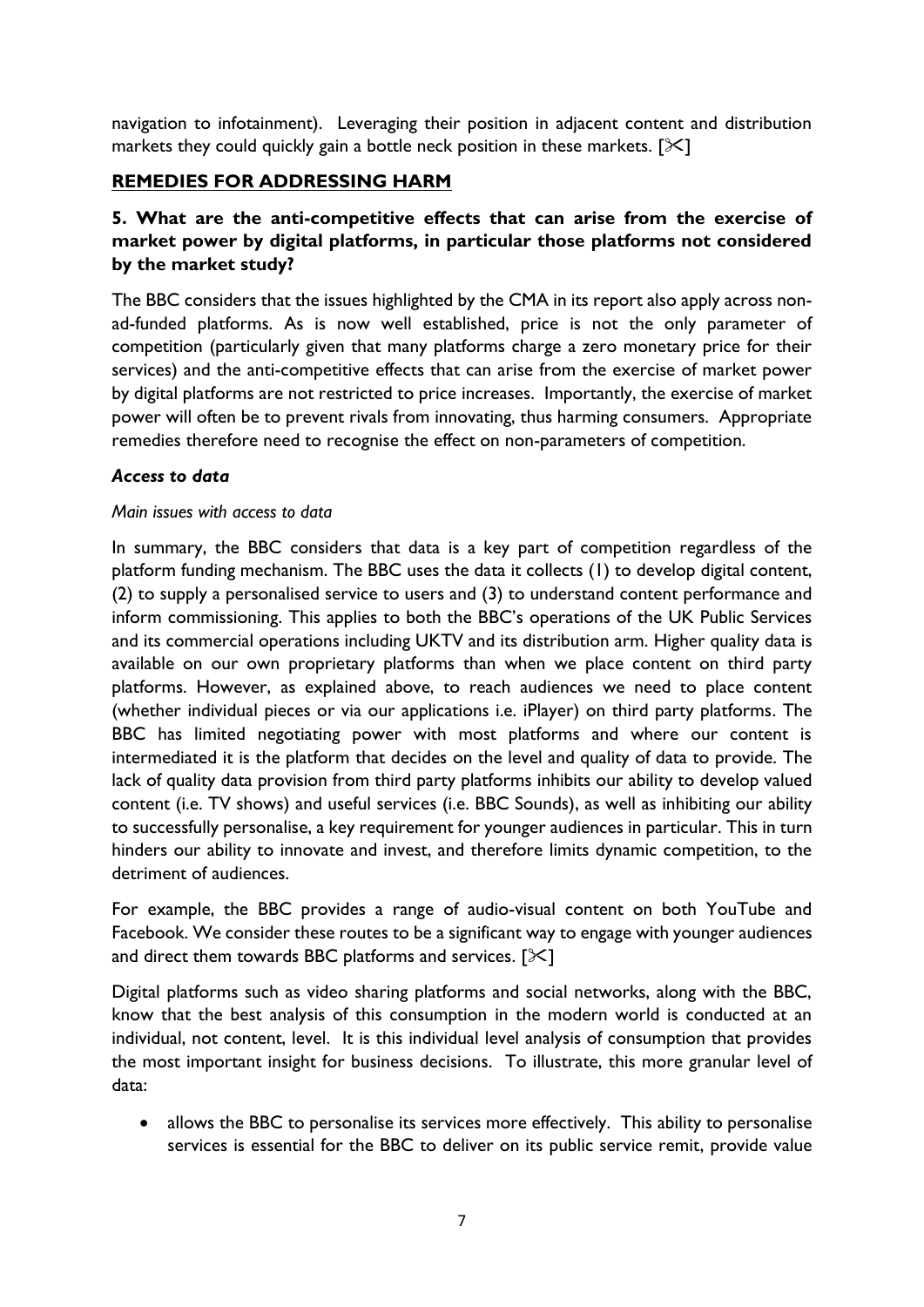for consumers and to meet all audience needs and expectations in the new media landscape; and

• gives the BBC teams the ability to deliver both structured and planned insight whilst also allowing the data scientist to look for unexpected patterns of behaviour, which are the driving force of business development in the digital world and which would allow the BBC to achieve its public service goals.

Aggregated reporting, such as at series or episode level can help with some simple "did people watch this" type questions but without more detailed usage information the BBC is not able to understand more fully our audience's relationship with the content and so plan our investment decisions and personalise our services more. In particular, as regards the critical issue of increasing the personalisation of our services, there are many instances of platforms refusing to allow for sign in (to our services) or other mechanisms that would allow us to understand individual's behaviour (1) across platforms and (2) over time. This creates a clear imbalance as platforms do have access to this data for the BBC and for all content providers on their platform, as well as for their own content. In particular, this allows platforms to continue to favour their own services over others, whilst holding back the improvement in value we can provide to our audiences.

In addition, we are aware that other PSBs will also use data from platforms in order to support their advertising operations, on which they are wholly or partly dependent for revenue. In particular, ITV, Channel Four, Channel 5 and our own UKTV will use data to increase the effectiveness of their personalised advertising, so ensuring that they can increase the revenues for that inventory and so generating funds for more and better British content. Platforms on which we distribute content on a commercial basis are not incentivised to provide performance data to us as this can keep their input prices low. This is because our ability to assess accurately the value of content licences is inhibited by the fact that platforms with whom we distribute content on a commercial basis, do not provide good data on the performance of that content on the platform.

### *Examples of the BBC not gaining access to data and the impact on competition*

As above, it is this granular, individual, data which the BBC is consistently unable to obtain from the major online distribution platforms. The BBC has explored opportunities to cocreate solutions, which are fully respectful of privacy. However, the BBC does not feel that the major online platforms have engaged in these conversations willingly and openly, but rather have wanted to keep valuable information to themselves so creating competitive advantage for their services and disadvantaging the audiences the BBC serves.

The following is a non-exhaustive list of examples which demonstrate the extent of the issues outlined above:  $[\mathcal{X}]$ 

We note that in the course of the market study, the CMA were told of many instances of online platforms using privacy regulation as the basis for refusing to share data, and that the CMA notes that online platforms take a more permissive view of data protection regulation when combining data across different divisions of their operations.<sup>6</sup> This has the effect of

**<sup>.</sup>** <sup>6</sup> Market study, paras 5.319-5.320.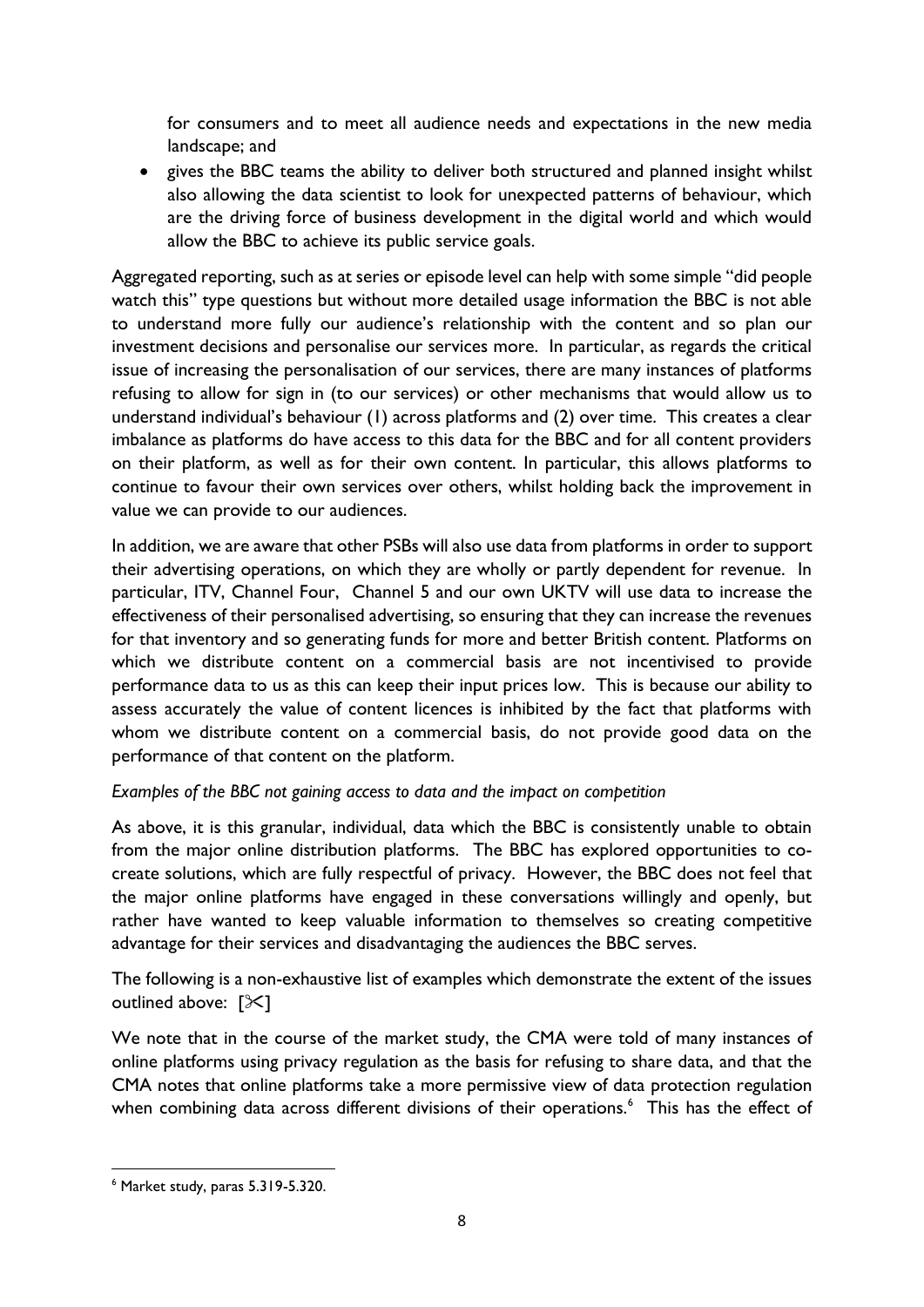consolidating the data advantages of online platforms and entrenching their market power.<sup>7</sup> The BBC agrees that this should be explored further to test what data can be shared in accordance with the GDPR framework.

And the anti-competitive effects go beyond access to data. Key additional areas of concern for the BBC include: algorithmic transparency, attribution for BBC content and services and control of prominence and placement, as set out further below.

# *Algorithmic transparency*

More generally, the performance of content and services is also affected by the platforms ranking algorithms. We do not have transparency over how the algorithms that rank our apps or content work (i.e. Apple App store, Google Play, Google Search, Apple or Google News). This can be problematic for several reasons, including the fact that platforms may give preferential treatment to their own content, to sponsored content, or to content where providers have paid for prominence. This can be particularly challenging for a public service organisation like the BBC, with limited resources with which to meet our universality conditions.

# *Attribution*

The recent growth of digital platforms has radically reshaped the media ecosystem, and digital platforms now form a powerful intermediary between the BBC (as a content creator and service provider) and consumers. As intermediaries they can create additional value for consumers through aggregation. Indeed many digital platforms now aggregate content. This is particularly the case in news and in audio. However, our research suggests that this intermediation can undermine the attribution of content back to the BBC as provider, the BBC's relationship with the licence fee payer, and damage the perceived quality of our content. For example, on news aggregator services, like  $[\times]$ , attribution back to content providers like the BBC is low.

# $\sim$ ]

In certain media markets, particularly news, competition needs to take account of wider considerations. Attribution goes much deeper than simply brand recognition – it also relates to perceptions of value and trust. This issue can be compounded where a platform provider directs consumers through its own aggregation services at the expense of third party aggregation services or publishers' own services.

Ofcom's Media Use and Attitudes found that 'When deciding whether or not to trust online content, participants cited a number of factors including awareness, knowledge or (ideally) previous experience of the site or source. The latter was perhaps the most important factor in determining the level of trust accorded to it.' When attribution is undermined it lessens the ability of audiences to judge these factors.

This is particularly problematic for the BBC because we rely on attributed consumption by audiences to support the licence fee operating model. While ad-funded news providers may derive value from aggregators driving traffic to their content, for the BBC and for subscriptionbased media outlets, attribution is a critical means of establishing a strong relationship with

<sup>7</sup> Market study, para 46.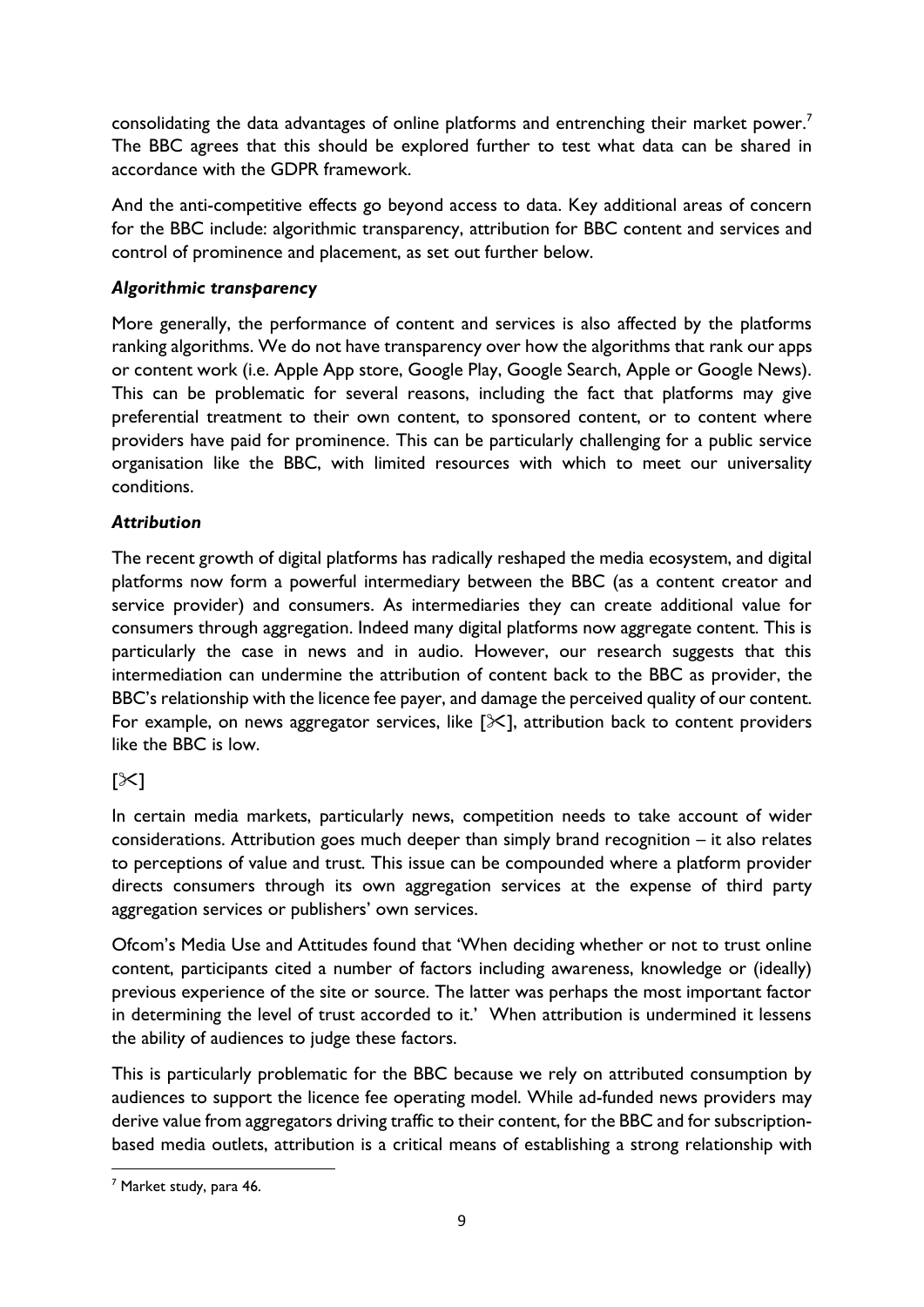licence fee payers who can attribute value and consumption of high quality content back to the BBC.

# *Self-preferencing*

Digital platform operators increasingly have significant control over which content and services are promoted to users. Self-preferencing by SMS platform operators of their own downstream divisions operating on their platforms creates significant anti-competitive effects, from which the BBC has suffered (see examples below). The CMA rightly noted in its market study that curation of content by Google and Facebook has significant consequences for the ongoing viability of particular publishers; the online platforms select what content consumers see, and in which order.<sup>8</sup>

Moreover, we also note the high number of complaints concerning Facebook and Google leveraging their positions of market power into adjacent markets (for example, Sonos' complaint about Google leveraging). The BBC has itself experienced this, for example:  $[\times]$ 

While Ofcom has recognised the need for regulated prominence to ensure continued findability of PSB services in online, on demand TV platforms – the problem remains and is intensifying on other digital platforms.

 $[\times]$ 

These issues strike at the heart of consumers' ability to access media of sufficient quality, plurality and standards. We note that there is precedent for competition rules to support the media ecology which we would encourage the CMA to take into account when they reflect on our evidence. For example, the Enterprise Act 2002 considers a range of media concerns and how they serve consumers and the public interest. It allows for the Secretary of State to intervene in mergers where they give rise to certain specified public interest concerns: specifically, issues of national security; media quality, plurality and standards; financial stability; and public health emergencies.<sup>10</sup>

# **6. In relation to the code of conduct:**

- **Would a code structure like that proposed by the market study incorporating high-level objectives, principles and supporting guidance work well across other digital markets?**
- **To what extent would the proposals for a code of conduct put forward by the market study, based on the objectives of 'Fair trading', 'Open choices' and 'Trust and transparency', be able to tackle these effects? How, if at all, would they need to differ and why?**

The BBC is supportive of a code of practice as basis for regulating digital platforms. The risk with any code or set of rules is that the regime may end up becoming outdated rapidly. This has happened in other areas, such as the must-carry regime under the common regulatory

<sup>8</sup> Market study, para 6.38.

<sup>9</sup> Market study, paras 58, 2.38 and 2.85, 3.135 and 3.246.

<sup>&</sup>lt;sup>10</sup> Enterprise Act 2002, section 58.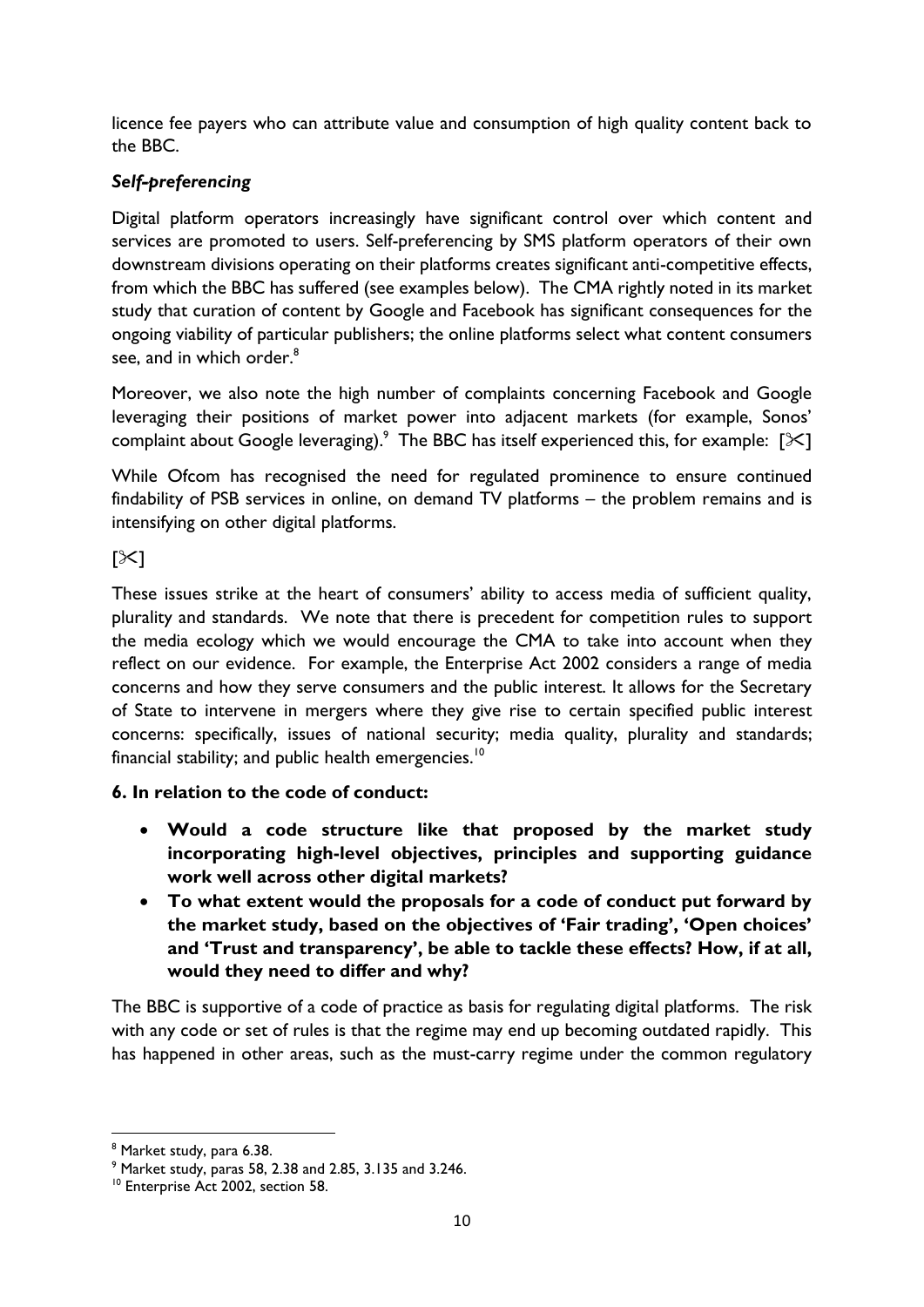framework and the EPG prominence regime under the Communications Act.<sup>11</sup> It is now recognised that these must be adapted to a more technology neutral approach.<sup>12</sup> The regime therefore needs to be flexible so that, whilst it has certain inherent principles, the regime can adapt to changes in technology, business and consumer usage.

The approach proposed in paragraphs 2.19-2.23 of the call for evidence should be sufficiently flexible to deal with the heterogenous nature of the various digital platforms. In particular, the three objectives (fair trading, open choices, and trust and transparency) capture in broad terms the issues we have identified in answer to question 5 above. We agree that whilst there may be a standard set of principles within each objective, these should also be made bespoke to the platform. The code will need to apply principles to each platform with SMS which are tailored to the actual anti-competitive effects that have been identified. It is important that the detailed guidance can be changed relatively frequently as required so as to reduce the risk that the code becomes outdated.

However, in building agility into the system, it will be important for the CMA to nevertheless provide a degree of legal certainty to both the platforms who may gain SMS status and those firms who interact with the platform. This is less easy to provide when a platform with SMS may be subject to an entirely bespoke code of conduct.

# **7. Should there be heightened scrutiny of acquisitions by SMS firms through a separate merger control regime? What should be the jurisdictional and substantive components of such a regime?**

The BBC considers that there should be heightened scrutiny of acquisitions by SMS firms through a modified merger control regime.

In common with many other organisations, we are concerned that current merger control regimes have failed to examine more closely so-called "killer acquisitions" by Google, Apple, Facebook and Amazon, and that such acquisitions have ended up reinforcing the market power of these online platforms. The CMA market study demonstrates that Whatsapp and Instagram are important elements in reinforcing Facebook's market power, and yet Facebook's acquisitions of Whatsapp and Instagram were both cleared by the European Commission and the OFT respectively.<sup>13</sup>

One of the central difficulties with assessing mergers in digital markets is that it is difficult to assess what the potential impact of acquisitions will be. This is in part due to the fact that digital markets are so dynamic, with multi-sided platform markets exhibiting rapid growth and with companies pursuing high risk/high reward strategies, and due to the importance of data. Theories of harm in digital markets are often based on the loss of potential competition, and the current substantial lessening of competition (SLC) legal test could be improved upon in order to better accommodate such theories of harm.

<sup>&</sup>lt;sup>11</sup> The must-carry regime is transposed into UK law under the Communications Act, section 64. See sections 310-311 of the Communications Act on the EPG prominence regime.

<sup>&</sup>lt;sup>12</sup> The European Electronic Communications Code has reformed the must-carry regime, whilst Ofcom has recommended that the EPG prominence regime should be extended beyond PSB linear services to regulate the prominence of PSB on-demand services.

<sup>13</sup> See the Commission's decision in Case M.7217 *Facebook/Whatsapp* oF 3 October 2014 and the OFT's decision in *Facebook/Instagram* of 14 August 2012.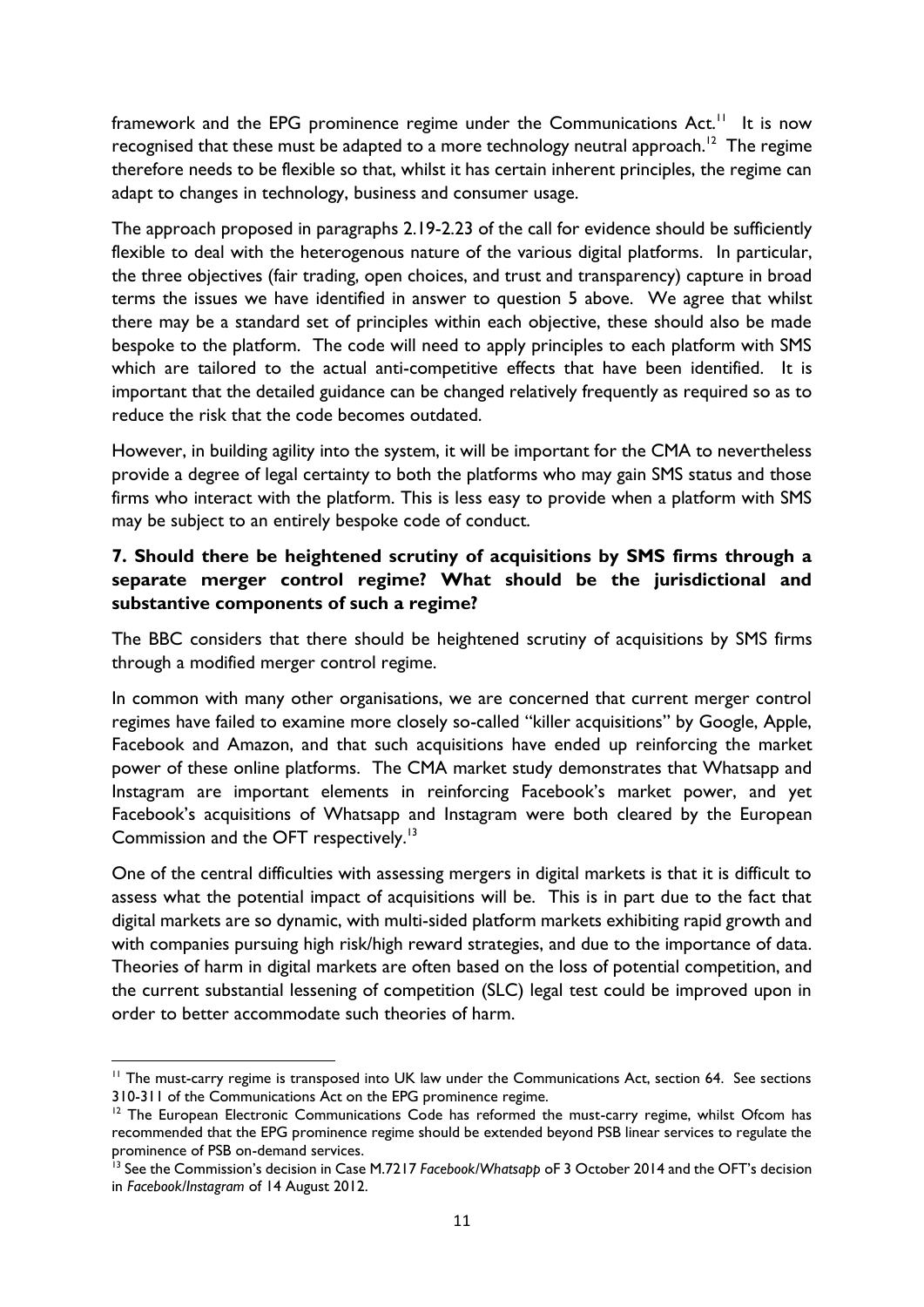We therefore believe that there are a number of changes to the mergers regime which should be considered by the Digital Markets Taskforce and the Government given the difficulties outlined above. In particular, consideration should be given to lowering the thresholds for notification by SMS firms under the current regime, in the same way as the thresholds have recently been lowered for certain additional sectors impacting national security (for example, the turnover test thresholds have been lowered from  $E70$  million to  $E1$  million for such mergers/acquisitions). Alternatively, acquisitions by SMS companies should be subject to an entirely new regime of mandatory notification. This would clearly be a more significant change given the current UK system of voluntary notification, but is potentially justified in the circumstances.

# **8. What remedies are required to address the sources of market power held by digital platforms?**

- **What are the most beneficial uses to which remedies involving data access and data interoperability could be put in digital markets? How do we ensure these remedies can effectively promote competition whilst respecting data protection and privacy rights?**
- **Should remedies such as structural intervention be available as part of a new pro-competition approach? Under what circumstances should they be considered?**

### *Data-related remedies*

The BBC views the most important data-related remedies as being (1) mandated third-party access to data (2) mandating interoperability and (3) mandating data separation/data silos. We focus on the first two of these in particular.

Mandated access to data about the BBC held by online platforms is essential for the BBC (as explained in answer to question 5 above). This could be both data about the BBC but also contextual data that helps us understand and interpret our own data.<sup>14</sup> [ $\mathbb{X}$ ] The platforms can develop standardised APIs which will ensure that costs of providing data are minimised. We are aware that costs can be reduced, since the BBC has chosen to provide a standardised audiences portal which provides both BBC and independent production companies with data about their productions for the BBC. This has been relatively cost efficient and has not required the production companies to pay.

In order to facilitate a data access remedy, there should be greater transparency over what data exists. This may be achieved in part by the Platform to Business Regulation, but the CMA should ensure that full transparency is provided if the Platform to Business Regulation does not secure this. The overall burden on online platforms on complying with a data access remedy can be reduced by ensuring that for some data, business users will need to demonstrate why they require access to data and some idea of how they will use this data (without divulging business secrets). The CMA's Open Banking remedy has demonstrated that data access remedies are viable, and the remedy has resulted in Fintech companies being able to access a greater range of data to create new products, as well as allowing consumers to compare banking products/services across the market. The mechanism has proven to be

**<sup>.</sup>** <sup>14</sup> We note that contextual data can be aggregated so that it does not include personal data.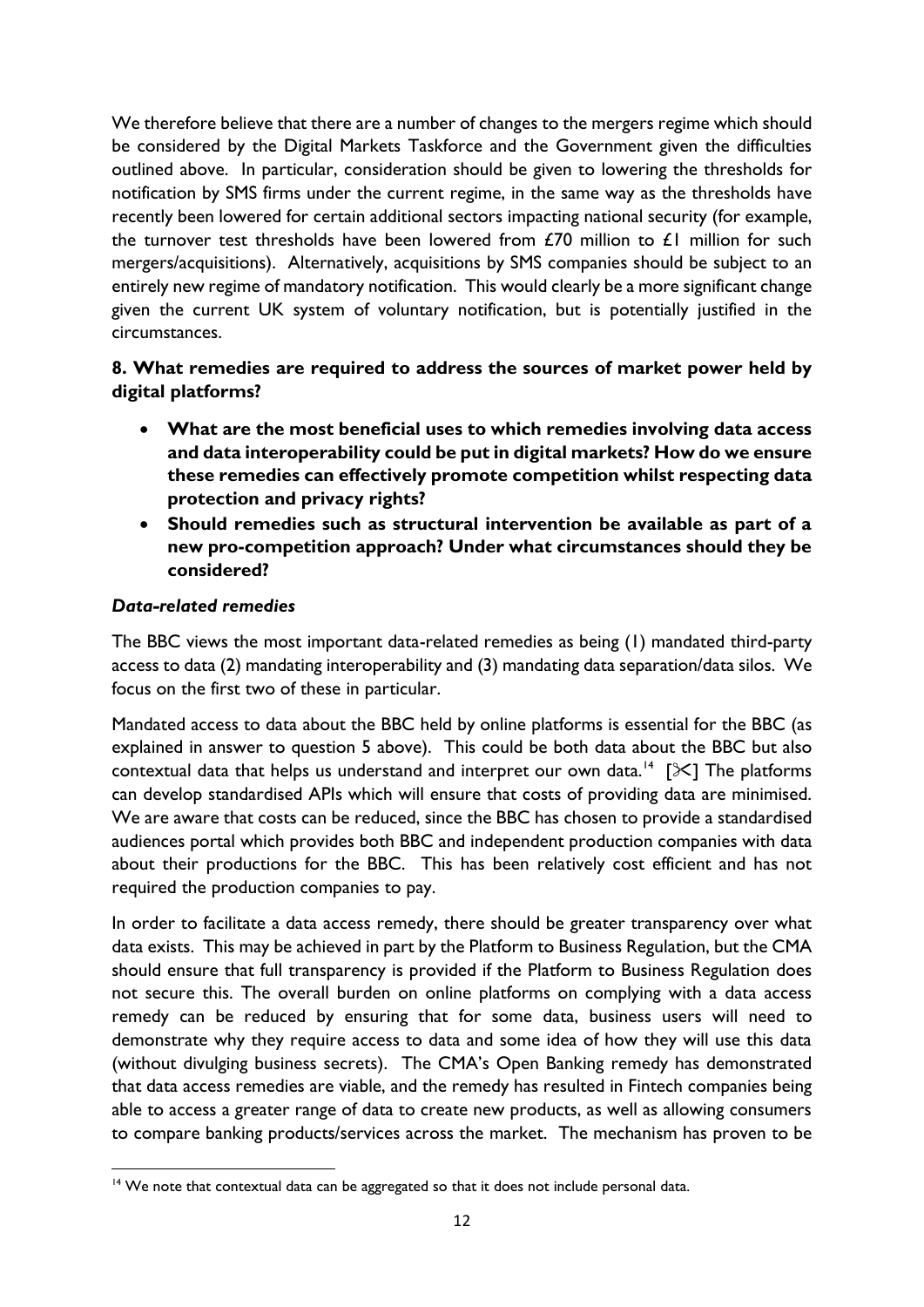durable and we note that a well-resourced trustee from the CMA has greatly assisted with the implementation of the remedy.

The issue of how to ensure that a data access remedy complies with data protection and privacy laws is clearly vital as the CMA rightly identifies. Whilst we agree with the CMA's conclusions that platforms have an incentive to take a stricter interpretation of GDPR than they need to, privacy concerns need to be addressed carefully but they should not only be addressed by aggregation or anonymisation.<sup>15</sup> The CMA seems to imply that only aggregation and anonymisation are sufficient to address data protection issues.<sup>16</sup> There are other ways in which privacy concerns could be addressed and data can be transferred in a manner consistent with the GDPR. This may, for example, involve a requirement on platforms to consider the gateways by which personal data could be lawfully shared with PSM for particular purposes and to reflect such data transfer arrangements in the platforms' privacy notices.

We think it is important to make a clear distinction between an approach that compels online platforms to share data with third parties by implementing legislation to that effect and legislation that compels online platforms to put in place measures that would enable data sharing within the existing data protection and e-Privacy legislative regime. The latter approach would involve compelling online platforms to implement what is referred to in the Market Study as "Data Mobility".

For example, the distinction between the two approaches is relevant when considering whether the aggregation and anonymisation of data is appropriate : whilst the aggregation and anonymisation of data may be an appropriate mitigating step to address the privacy concerns arising from legislation that compelled online platforms to share data with third parties, such mitigations would not be required or appropriate in circumstances where online platforms were compelled to implement Data Mobility measures.

Furthermore, privacy laws do not contain blanket prohibitions on implementing Data Mobility measures. In contrast, such laws set out conditions that must be observed in order to collect and use data derived from individuals, including the sharing of such data with third parties. These conditions primarily exist to recognise rights that privacy laws have conferred on individuals themselves, such as the right to be informed and the right to withhold or grant consent to certain uses of their data. The specific privacy rights and accompanying conditions that would be relevant in a Data Mobility context are dependent on three key factors: firstly, the nature of the data, secondly the means by which the data is collected and lastly the manner in which the data will be used.

Finally, online platforms already have measures in place in relation to their own use of user data (such as privacy notices and user consent mechanisms) that could be extended to form the basis of Data Mobility measures that will enable third parties to access such data, subject to the implementation of conditions that are determined by the manner of data collection, the nature of the data and the purposes for which the data will be used.

Mandating interoperability is also crucial for the BBC. A remedy mandating interoperability should legally ensure that SMS platforms are obliged to offer their data in a uniform exchange

<sup>&</sup>lt;sup>15</sup> Market study, paras 106 and 8.243.

<sup>&</sup>lt;sup>16</sup> Market study, para 8.243.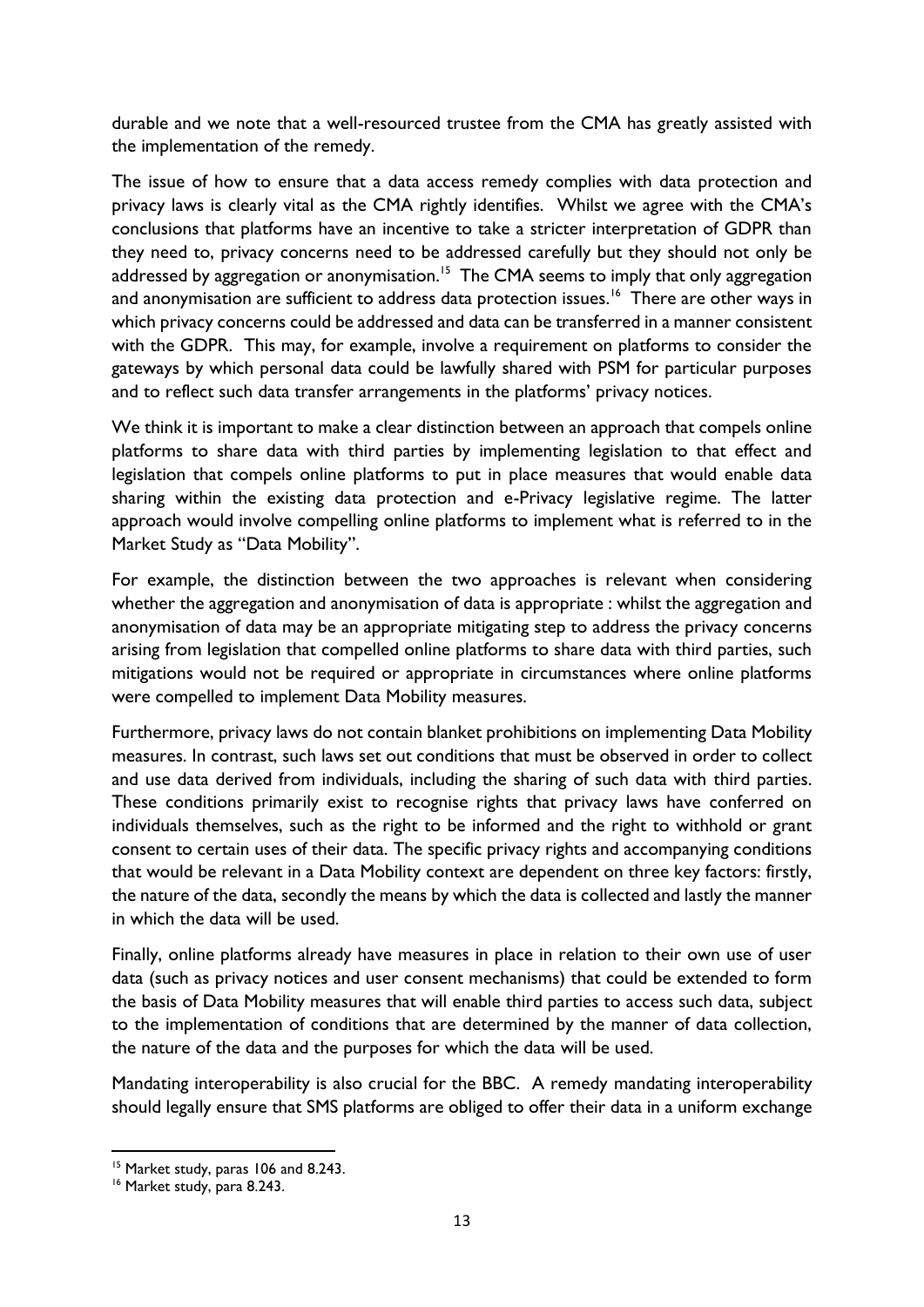format (as per the CMA's Open Banking remedy). A uniform exchange format could be created in a similar way to the procedure for USB-C. Whilst interoperability of advertising based data is currently possible via open API service methods, these generally need to be adapted and worked towards, so a standard unit of data would be valuable. Taxonomy is also a factor in advertising delivery and measurement, and a standard way of doing that would increase operational efficiency. However, we note that the majority of data is unstructured (rather than structured data) and therefore inherently difficult to standardize. In addition, we make the above points whilst also emphasising that standardisation should be sufficiently flexible (1) to allow for the differences in how metadata is structured in different jurisdictions and (2) to ensure that the standards can keep pace with the rapid development of how data will be applied to understanding consumer journeys in the future. The process of standardisation should make it easier for all parties to share data and not lead to some parties (or some jurisdictions) having greater difficulties in sharing data as a result of standardisation. The ideal would be a global format, rather than just a UK only (or even regional e.g. EU) format.

Finally, we also consider that mandating data separation/silos is important. This may be necessary, for example, where it is not possible to mandate third-party access to certain forms of data due to data protection concerns. In such cases, the regulator should have the power to ensure that data silos are used by a vertically integrated platform with SMS to prohibit the use of the certain data by the downstream businesses belonging to the platform (e.g. Amazon TV, Google News). This remedy may also overlap with elements of operational separation. We note that data silos have been proposed as an effective and practical remedy recently, such as in the Google/Fitbit merger, where Google has offered to keep fitness data siloed from its other operations.

### *Remedies to address default installations*

As identified by the CMA, default settings play a significant roles in reinforcing market power, as consumers will typically settle on the first option presented.<sup>17</sup> This is of direct relevance to the BBC as referred to in the answer to question 5 above.

We therefore consider that in order to address these competition issues, the regulator should be able to impose a fairness by design remedy to maximise consumers' awareness of their choices. For instance, this could involve one or a combination of the following remedies: (1) the use of choice screens to allow users to select their preferred service providers (in e.g., news, search, browsers, voice assistants) upon first activation of their devices, (II) the option to prohibit players from pre-installing their services in a bundle, (III) the option to prohibit vertically integrated platforms from pre-installing their downstream or adjacent services, and (IV) the requirement for default aggregator apps to redirect users to the original content provider's app or website. These should properly empower consumers to use their preferred apps and service providers on their devices, and stimulate competition on the merit between app developers and service providers. The exact remedy required may differ from case to case, supported by evidence for which remedy will be both necessary and effective in providing consumers with genuine choice.

**<sup>.</sup>** <sup>17</sup> Market study, paras 31 to 32, and para 3.15 and 3.94.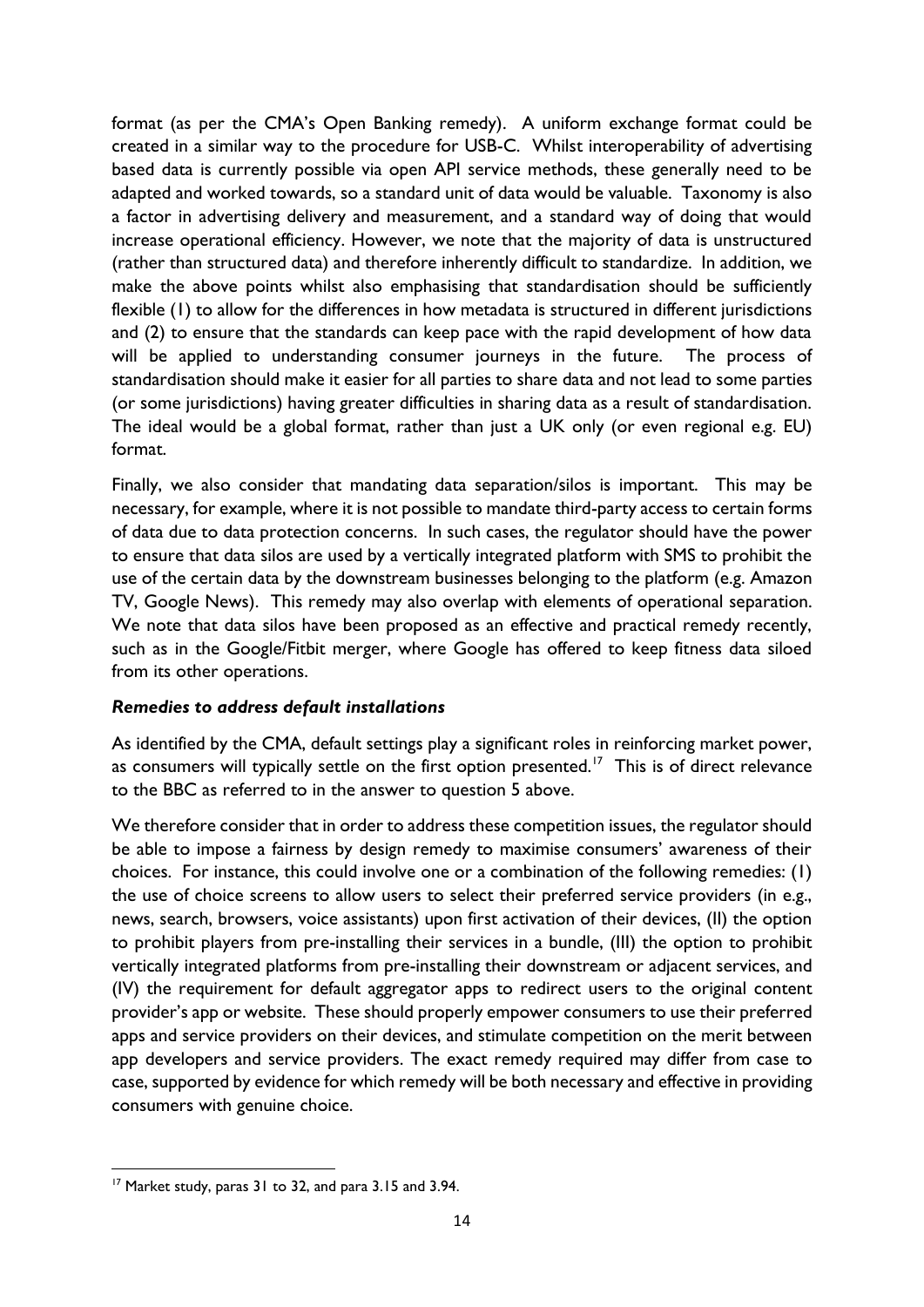## *Structural separation*

We consider that structural separation may be a useful tool to have in the DMU arsenal. In particular it may be appropriate to implement data silos between different business units, such as proposed in the recent Google/Fitbit merger. However, care needs to be taken as to the cost of implementing and policing such structural separation, both of which could be high as against the benefits gained. It should be reserved as a last resort, only where it can be shown that joint ownership and control of the business units is the cause of the competitive harm. Divestment could be a potential remedy but only with the appropriate protections in place, given also that currently such a remedy is available to the CMA only from an adverse finding in a Market Investigation Reference.

# **9. Are tools required to tackle competition problems which relate to a wider group of platforms, including those that have not been found to have SMS?**

- **Should a pro-competition regime enable pre-emptive action (for example where there is a risk of the market tipping)?**
- **What measures, if any, are needed to address information asymmetries and imbalances of power between businesses (such as third-party sellers on marketplaces and providers of apps) and platforms?**
- **What measures, if any, are needed to enable consumers to exert more control over use of their data?**
- **What role (if any) is there for open or common standards or interoperability to promote competition and innovation across digital markets? In which markets or types of markets? What form should these take?**

The BBC considers that a limited form of pre-emptive action may in certain cases be important to prevent markets tipping. This means that the regulator should have the option of giving advisory guidance to a player who is on the verge of SMS in a limited number of circumstances. However, this would not amount to a power to impose regulation on a player who does not yet have SMS; rather, it should purely be a way of flagging to such a player that they are approaching the threshold for SMS and that they should act cautiously in light of the possibility that they cross the threshold for SMS.

Where competition problems relate to a wider group of platforms, we suggest these could be investigated and dealt with under the current market investigation regime. For instance, we do not think the case is made to impose remedies under the new regulatory regime beyond firms with SMS:

• to ensure that platform terms are clear and fair. This is already covered by the Platform to Business Regulation. The call for evidence rightly notes that there is considerable overlap with this proposed remedy and the Platform to Business Regulation<sup>18</sup> There is therefore no need to duplicate the Platform to Business Regulation's provisions on transparency. Rather, if further transparency is required, this should be implemented only on platforms with SMS.

**<sup>.</sup>** <sup>18</sup> Market study, para 2.40 and footnote 47.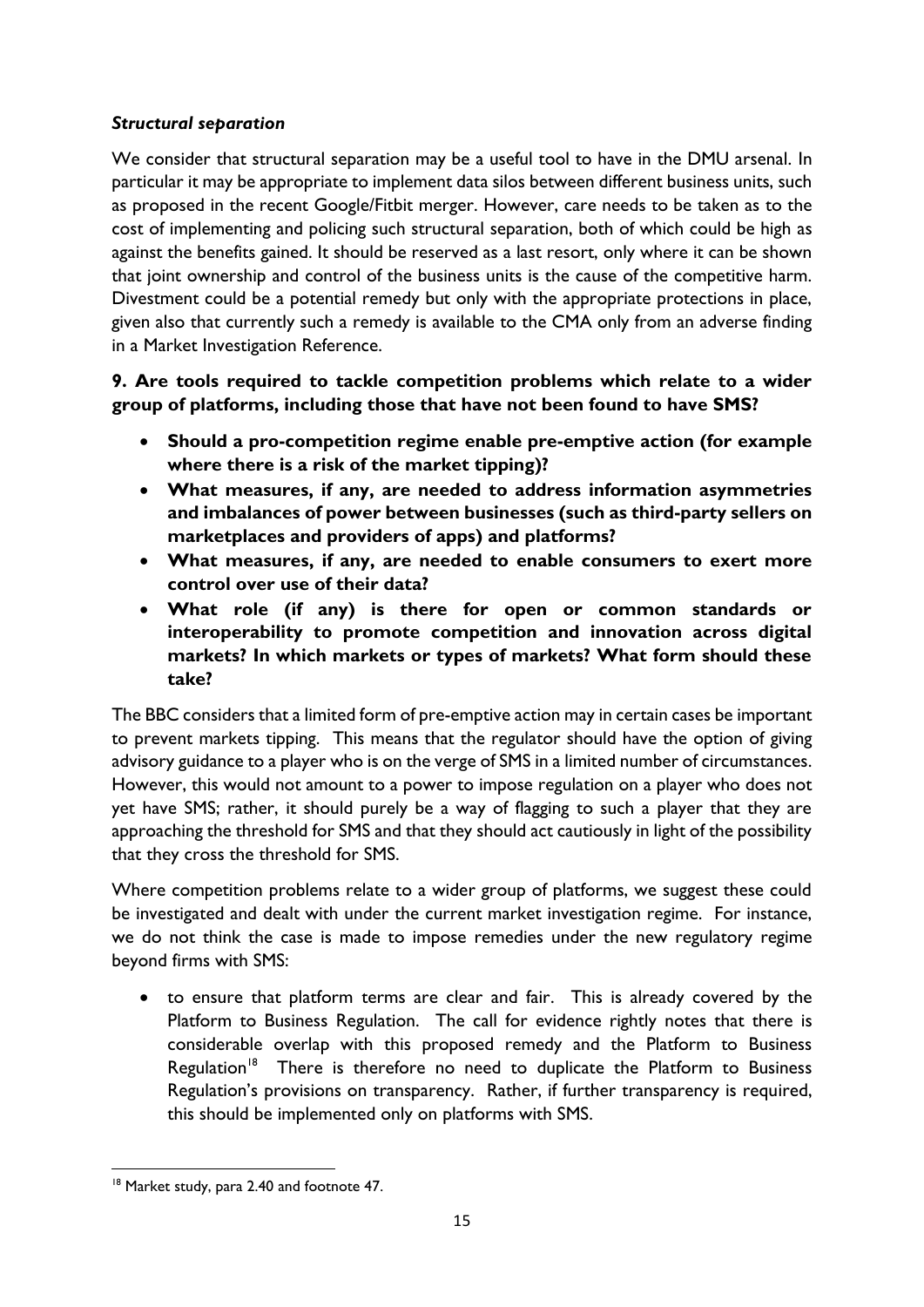• to address coordination failures where there are no market players with SMS, for example, by mandating open standards and interoperability in such a scenario. In the absence of a market player with SMS, then these standards should be arrived at by cooperation between market participants in the usual way.

# **PROCEDURE AND STRUCTURE OF A NEW PRO-COMPETITION APPROACH**

## **10. Are the proposed key characteristics of speed, flexibility, clarity and legal certainty the right ones for a new approach to deliver effective outcomes?**

The BBC agrees that these proposed characteristics are the right ones to ensure that the new regulatory regime results in effective outcomes for businesses, audiences and consumers. We note that there is a certain tension between these outcomes (for example, flexibility and legal certainty) but that given the worsening position for firms without SMS in many markets, the new approach should err towards the side of flexibility and speed to begin with, since there is an element of legal uncertainty which is inherent in any new regulatory regime and legal certainty will naturally increase as the regulator implements remedies.

# **11. What factors should the Taskforce consider when assessing the detailed design of the procedural framework – both for designating firms and for imposing a code of conduct and any other remedies – including timeframes and frequency of review, evidentiary thresholds, rights of appeal etc.?**

The BBC agrees with the factors to consider when establishing the procedural framework as set out in the call for evidence. We consider the following factors to be of particular importance:

- the regulator should be able to carry out investigations on its own initiative as well as following a complaint;
- the regulator should be empowered to suspend, block and/or reverse decisions of SMS firms. It should also be able to order an SMS firm's conduct to be in compliance with the code and to order other interventions;
- it is vital that the regulator has sufficient compulsory information-gathering powers;
- given the importance of rapid action being taken to address the market power exercised by companies with SMS, the regulator must have powers to impose interim measures at short notice.<sup>19</sup> These must not be seen as powers of last resort, but powers which can be used as necessary;
- the rights of appeal should be limited to a judicial review standard so as to ensure that the regulator carries out its duties effectively.<sup>20</sup> On the other hand, appeals on the merit will take too long, use up too much resource and create significant legal uncertainty.

<sup>&</sup>lt;sup>19</sup> As the CMA notes at para 7.98 of the Market Study.

<sup>&</sup>lt;sup>20</sup> Market study, para 7.99.